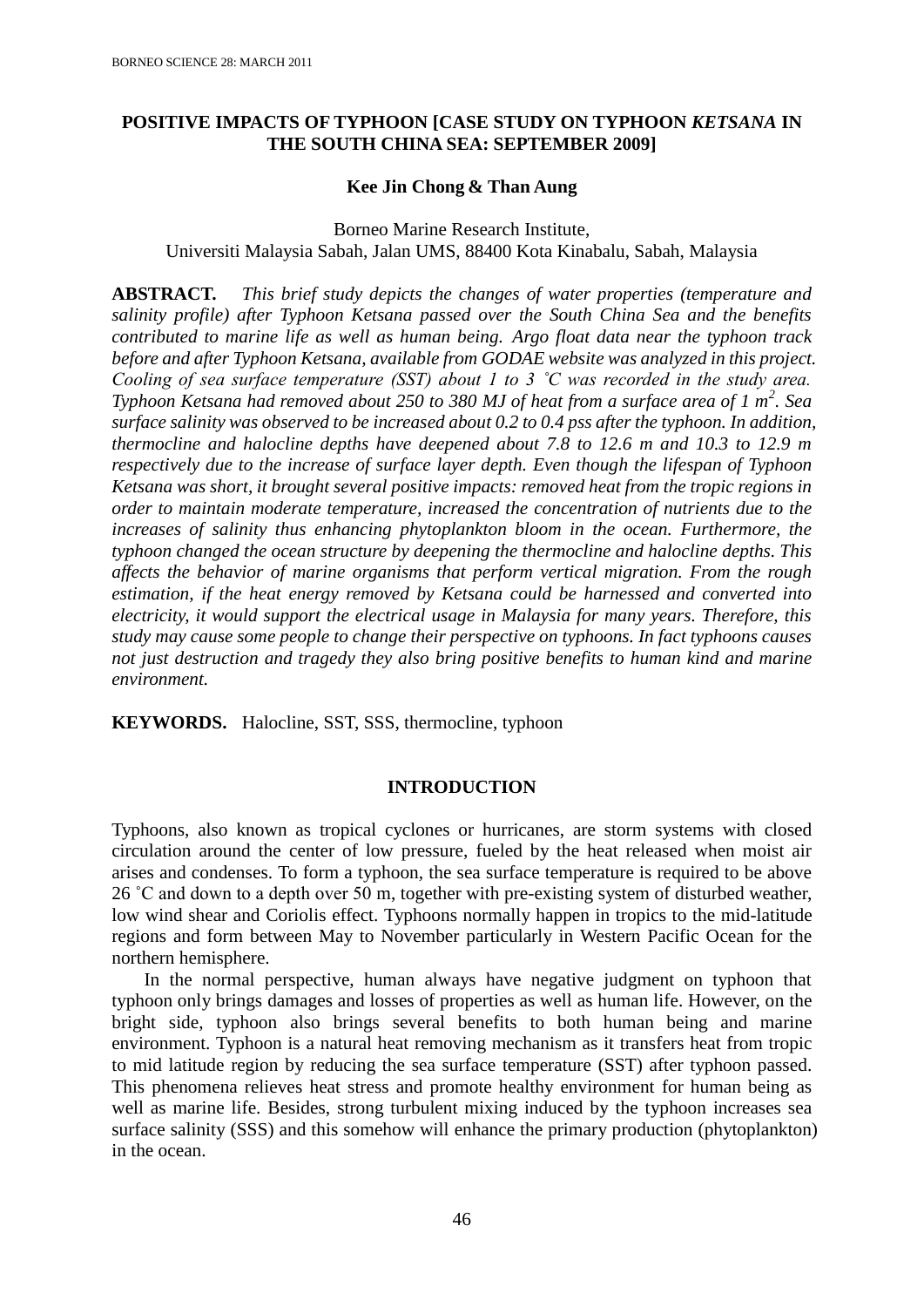In addition, typhoon modifies the structure of the ocean, which are the thermocline and halocline depth. This uncertain shift of thermocline and halocline depths will affect the vertical motion of marine organism, create stress on prey and predator relationship as well as affect the food source for marine organisms.

#### **Typhoon Ketsana**

On 23rd September 2009, a Tropical Depression had been reported at about 860 km to the northwest of Palau and had given the name of *Ondoy*. On 25<sup>th</sup> September, the Tropical Depression was found at the east of Manila in the Philippines. It was then upgraded to a Tropical Storm on 26<sup>th</sup> September and had given the name of *Ketsana*. After the storm passed the Philippines, it moved into the South China Sea (Figure 1) and upgraded into a Severe Tropical Storm on 27th September 2009. During 27th September 2009, *Ketsana* developed further and was upgraded to a Typhoon. Typhoon *Ketsana* was then intensified quickly during the same day and reached the peak wind speed of 165 km/h and 140 km/h which made it as Category 2 Typhoon on the Saffir-Simpson Hurricane Scale. On 29<sup>th</sup> September, *Ketsana* caused severe landfall on Quang Nam in Vietnam at 0600 UTC (Coordinated Universal Time). *Ketsana* was then rapidly weakened as a Severe Tropical Storm until later that day when it was downgraded into a Tropical Storm. Early of the next day, it was downgraded as a Tropical Depression as the depression centre was located at Laos (JTWC, 2009).



**Figure 1. Track of Typhoon Ketsana (Source: Modified from JTWC, 2009).**

### **MATERIALS AND METHODS**

First, the track of Typhoon *Ketsana* was observed. The dates and the latitudes and longitudes of typhoon were identified. Next, the Argo float data (temperature and salinity profile) required for the analysis before and after the typhoon are obtained via Global Ocean Data Assimilation Experiment (GODAE) website [\(http://www.usgodae.org\)](http://www.usgodae.org/). Argo float is a part real time Global Ocean Observing system. It is a drifting oceanic robotic probe with function to collect temperature and salinity profiles down to a depth of 1000 m or 2000 m of the ocean for every ten days per cycle (Argo, 2010). The data was obtained from three different Argo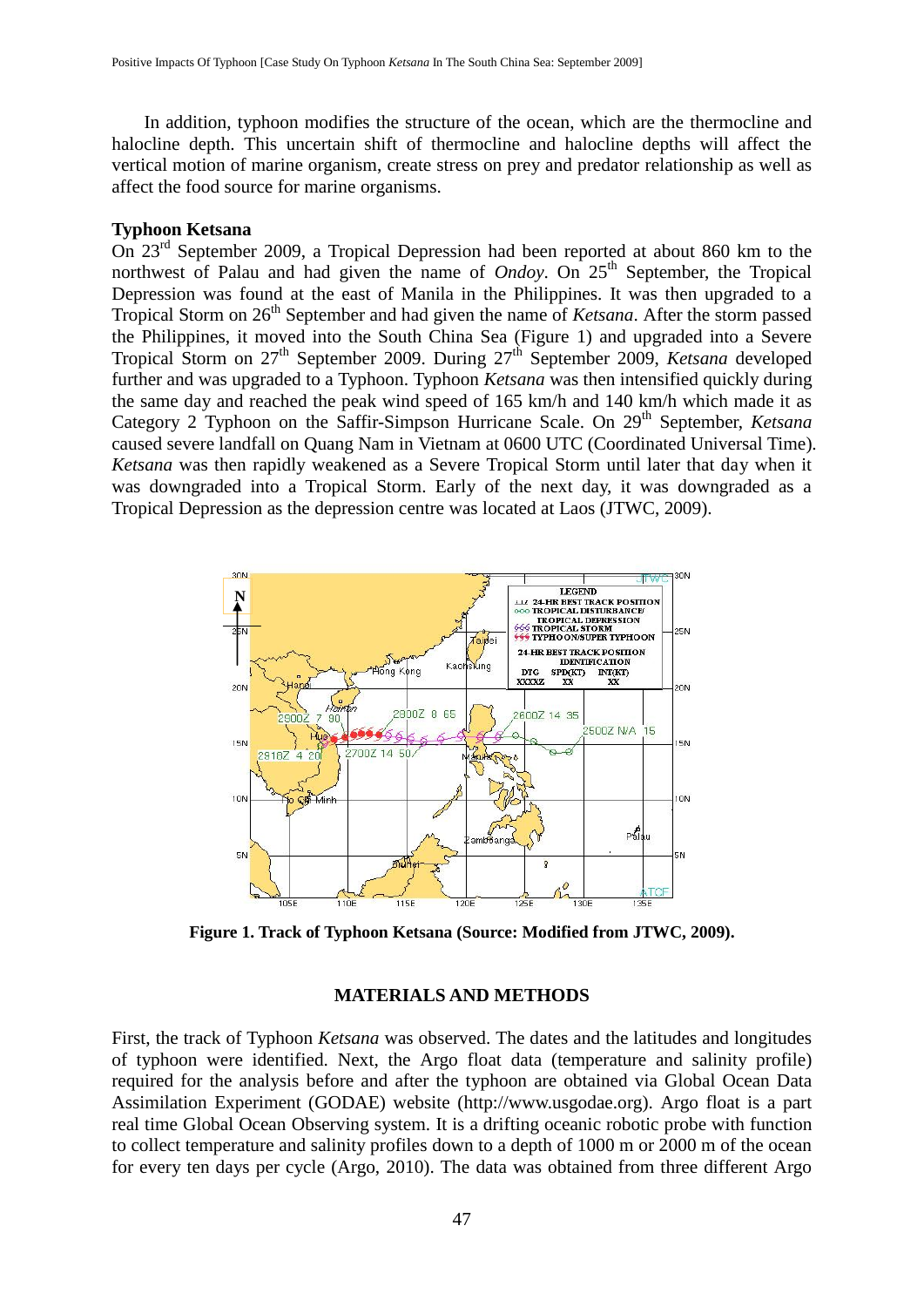floats which are near to the track of typhoon *Ketsana* (Figure 2) located at the South China Sea between latitudes of 10 °N to 20 °N and longitudes of 110 °E to 120 °E, which is situated between Vietnam and Philippines.



**Figure 2. Argo floats used in this study and their locations (Source: Modified from GODAE, 2010).**

# **Calculation of Heat Removed**

Typhoon passes from the tropics toward mid latitude regions. At the same time, it carries heat away from tropic toward mid latitude regions. The amount of heat can be calculated by using the Equation (1):

$$
\frac{\Delta Q}{A} = \rho h c \Delta T \tag{1}
$$

Where:

 $\frac{\Delta Q}{\Delta t}$  = Changes of heat energy per unit area of sea surface after typhoon passages (J m<sup>-2</sup>) A

 $\rho$  = Average density of seawater in the area (1022 kg m<sup>-3</sup>)

- $h =$  Depth of the mixed layer (m) [where temperature change takes place]
- c = Specific heat capacity of seawater (3983  $J^{\circ}C^{-1}kg^{-1}$ )
- $\Delta T$  = Changes in temperature (°C) before and after a typhoon

# **RESULTS AND DISCUSSION**

## **Temperature Profiles**

Temperature profile before and after *Ketsana* passed South China Sea (SCS) were plotted using the temperature data collected by the Argo float in Figure 3. The temperature data is available down to the depth of 1200 m. Generally the sea surface temperature (SST) experiences more changes than the deeper layer below 700 m.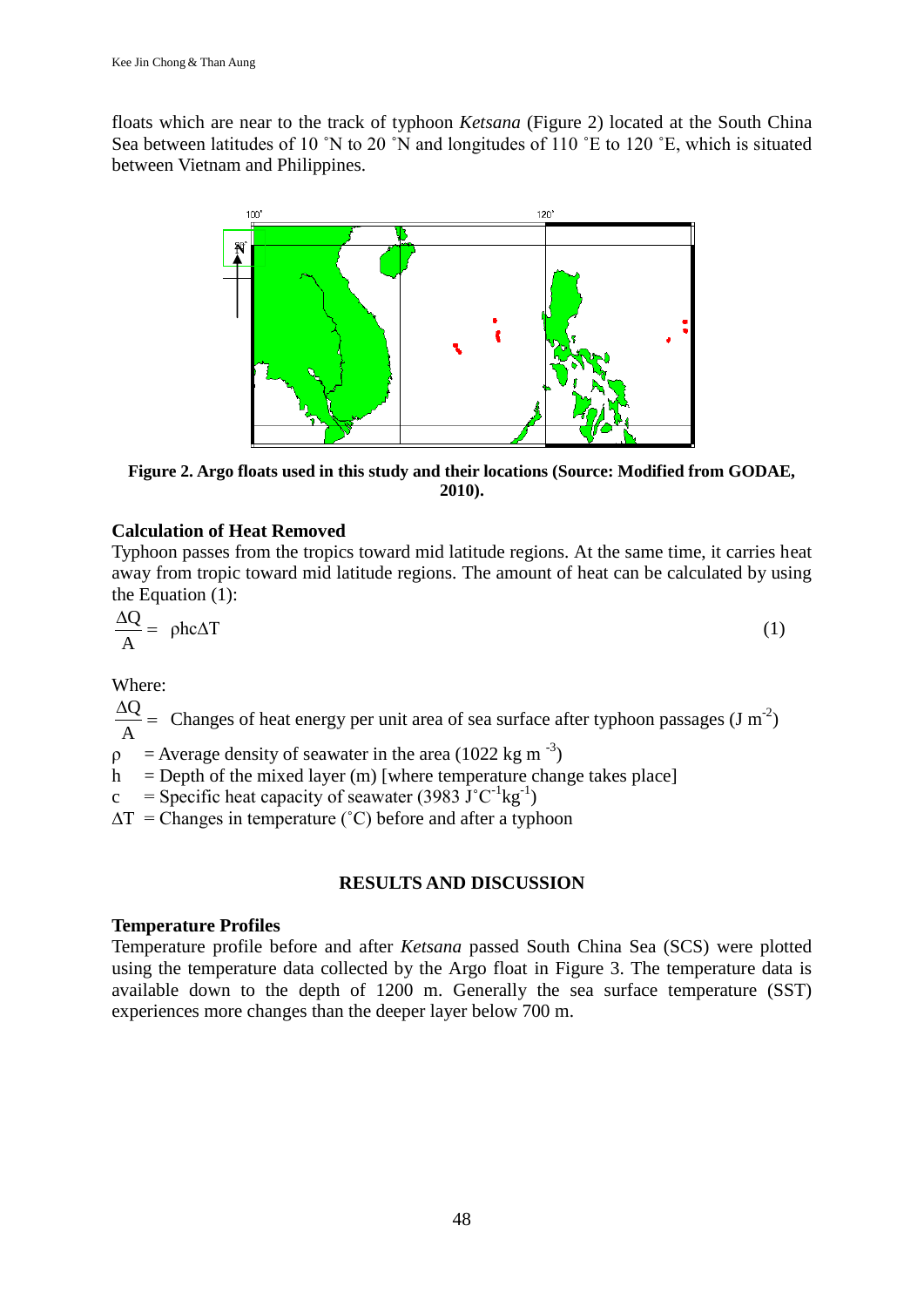

**Figure 3. Temperature profile of Argo float: (a) Float 1, (b) Float 2 and (c) Float 3.**

It is obvious that the SST recorded by each float in this study has decreased after Typhoon *Ketsana* passed the area. SST cooling of about 1 to 3 ˚C has been recorded after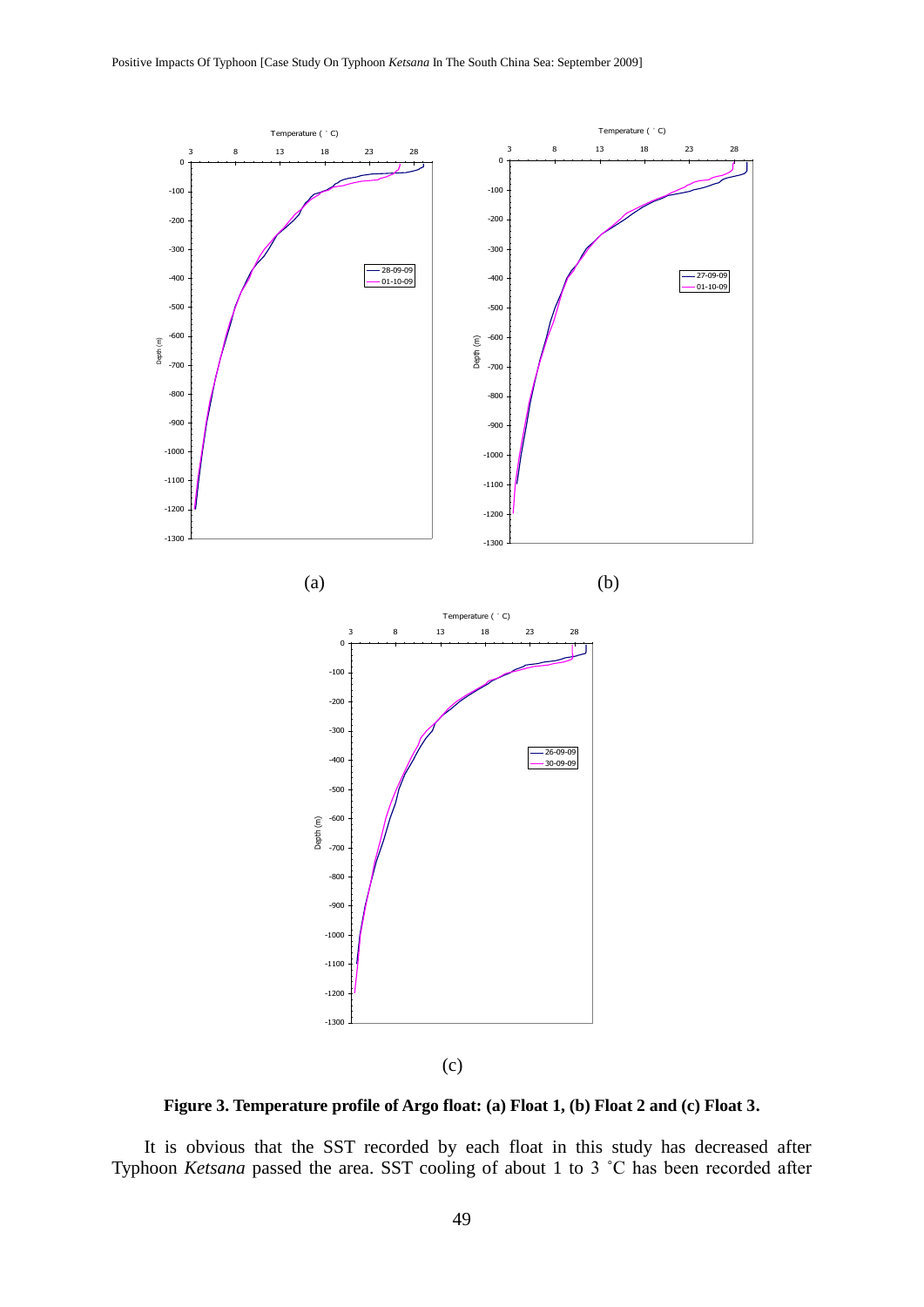*Ketsana* and change of surface layer depth (SLD) are shown in Table 1.

| Float          | Date             | $SST$ ( $^{\circ}$ C) | Changes of<br>$SST$ ( $^{\circ}$ C) | SLD(m) | Changes of<br>SLD(m) |
|----------------|------------------|-----------------------|-------------------------------------|--------|----------------------|
|                | 28-09-2009       | 29.08                 | $-2.64$                             | 15.1   | $+15.2$              |
|                | $01 - 10 - 2009$ | 26.44                 |                                     | 30.3   |                      |
| $\overline{2}$ | 27-09-2009       | 29.42                 | $-1.43$                             | 44.8   | $-0.50$              |
|                | $01 - 10 - 2009$ | 27.99                 |                                     | 44.3   |                      |
| 3              | 26-09-2009       | 29.31                 | $-1.54$                             | 34.6   | $+24.8$              |
|                | 30-09-2009       | 27.77                 |                                     | 59.4   |                      |

**Table 1. The changes of sea surface temperature and surface layer depth. ('+' sign represents increase; '-' represents decrease).**

This result is consistent with the previous studies whereby passage of typhoon have been proven to cause SST cooling of, about 3 to 7 ˚C by Hurricane Ivan (Walker *et al*., 2005), about 1.3 to 10 ˚C by Hurricane Fabian (Son *et al.,* 2007), about 3 ˚C by TC Gene (Prasad *et al.,* 2009) and there are some simulated typhoon showed SST decrease after passage of typhoon (Mao *et al.*, 2000; Rao *et al*., 2010). The decrease of SST depends on the locality and the strength of typhoon.

SST decreases dramatically after typhoon passage is caused by the strong turbulent mixing induced by typhoon and evaporation due to heat removed. High wind stress generated by typhoon causes the surface water to diverge and this causes the cold water from the thermocline layer to mix with the surface water and thus results in SST cooling (Pollard *et al.*, 1972; Price, 1981; Walker *et al*., 2005). It is also to be noted that the surface layer depth of study area increases about 15 to 25 m after the passage of typhoon across South China Sea. Cold water from deeper layer mixes with the warmer water in surface layer causes structural changes in the ocean whereby the surface layer deepens after typhoon passed (Zenghong *et al*., 2006).

### **Calculation of Heat Removed**

Typhoon is known as the natural heat removing mechanism, it transports heat energy away from tropic region to subtropic region (Prasad *et al.,* 2009), hence SST decrease dramatically. The amount of heat energy removed by Typhoon *Ketsana* can be calculated using Equation 1.

For float 1,  $\frac{\Delta Q}{\Delta t}$  = A  $\frac{Q}{Q}$  = 1022 x 30 x (29.08-26.44) x 3983  $=$  322,393,579.2 J m<sup>-2</sup>  $\approx 322$  MJ m<sup>-2</sup>

It also means that from an area of  $1 \text{ m}^2$ , approximately 322 MJ of energy was removed by *Ketsana*. If we look at the electrical energy point of view:

Energy 
$$
\approx 322 \times 10^6 \times \frac{1 \text{ h}}{3600 \text{ s}} \approx 89444.44 \text{ Wh}
$$
  
 $\approx 89.44 \text{ kWh}$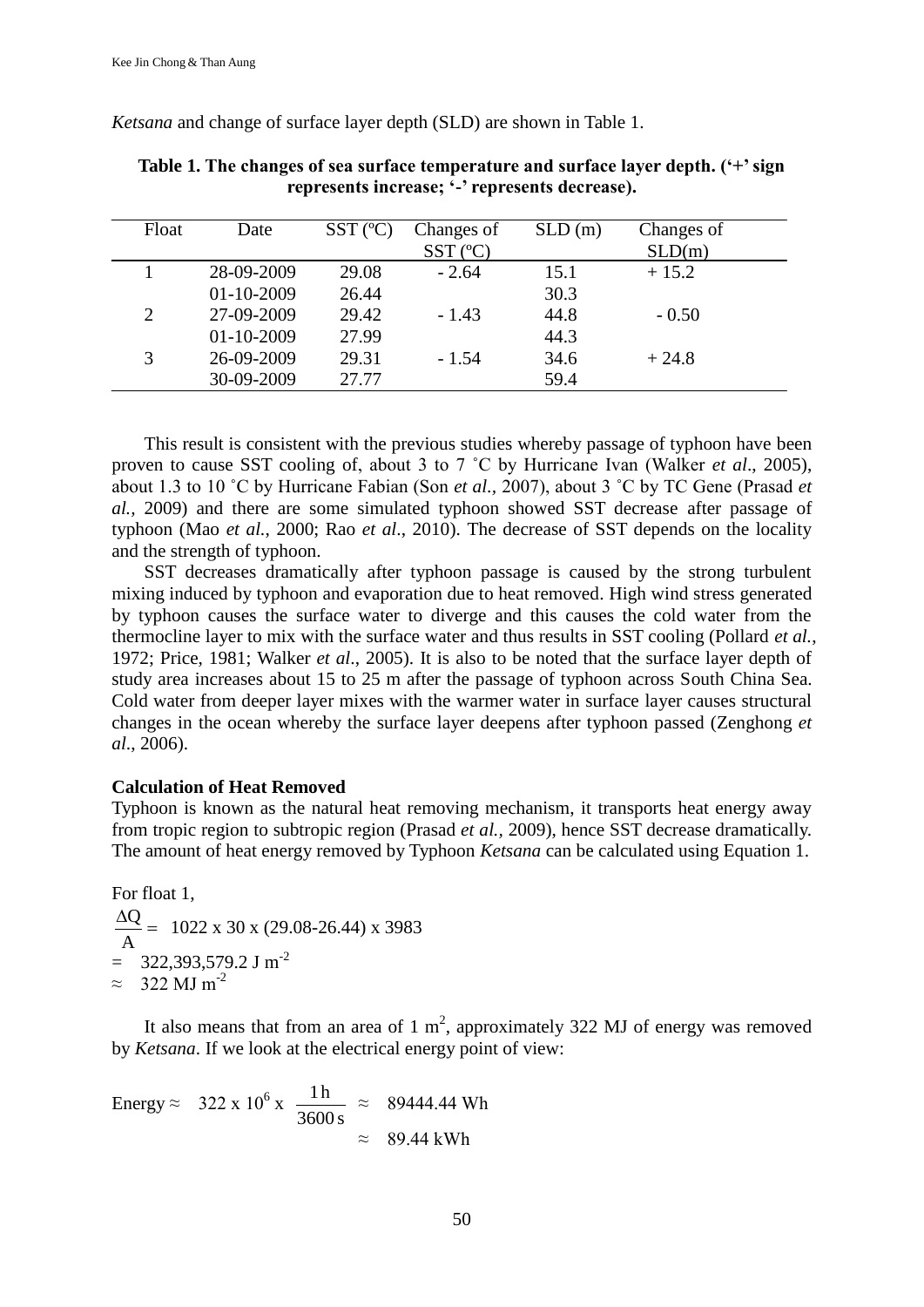*Ketsana* can provide 89.44 kWh of energy from 1  $m^2$  area. If the sea surface near the typhoon track is considered, the total energy removed is extremely huge. Table 2 shows the amount heat removed and estimation of electrical energy.

| Amount heat removed<br>Float |              | Estimation of electrical energy |  |
|------------------------------|--------------|---------------------------------|--|
|                              | $(MJm^{-2})$ | (kWh)                           |  |
|                              | 322          | 89.44                           |  |
|                              | 262          | 72.78                           |  |
|                              | 377          | 104.72                          |  |

**Table 2. Amount heat removed and estimation of electrical energy.**

From the calculation above, it is proven that Typhoon *Ketsana* is able to remove huge amount of heat energy from the area where it passed. By the estimation the sea surface area near the typhoon track is about 2.03 x  $10^5$  km<sup>2</sup>, so the estimation of the heat loss for the area is about 6.51 x  $10^{13}$  MJ. This can prove that typhoon is capable to reduce the heat stress on human and marine environment.

If the ambient temperature increases drastically, human are at the risk of heat stress or overheating. Heat stress may result in hallucination, confusion, slurred speech, muscle cramp or even death (CDC, 2010). Heat stress also affects the marine ecosystem especially coral reefs. Corals are very sensitive to the changes of water temperature. They are vulnerable to heat stress if water temperature increases and experience coral bleaching with reduced population density of zooxanthellae (Hoegh-Guldberg, 1999). Typhoon is then becoming a necessity in the tropic region as it transports heat away and reduces the problem of over heating on human being and promotes a healthier environment for the growth of coral reef.

As a wishful thinking, it could even provide energy supply to the area if the energy were to be harnessed. From the estimation of heat loss, it is equivalent to  $1.81 \times 10^7$  million kWh. So, compare to Malaysia's electrical usage is about  $1.07 \times 10^5$  million kWh for year 2009 (Department of Statistic, 2010), if the heat energy can be harness and convert to electrical power, it can support the electrical power in Malaysia for many years.

### **Salinity Profiles**

Salinity profile before and after *Ketsana* passed South China Sea (SCS) were plotted using the salinity data collected by the same Argo floats as temperature profiles. Figure 4 shows sea surface salinity (SSS) increase after Typhoon *Ketsana*.

SSS has increased about 0.1 to 0.4 pss as shown in Table 3 after the passage of Typhoon *Ketsana*. This result is consistent to the simulation experiment carried out by Robertson & Ginis (1998) on the ocean response to Tropical Cyclone without the rain flux where it is proven that SSS has increased about 0.2 pss correspond to the passage of typhoon. There are several simulation models by Jacob & Koblinsky (2007) and Hu & Meehl (2009) also supported the study by Robertson and Ginis whereby it is proven that SSS increases after the passage of simulation typhoon.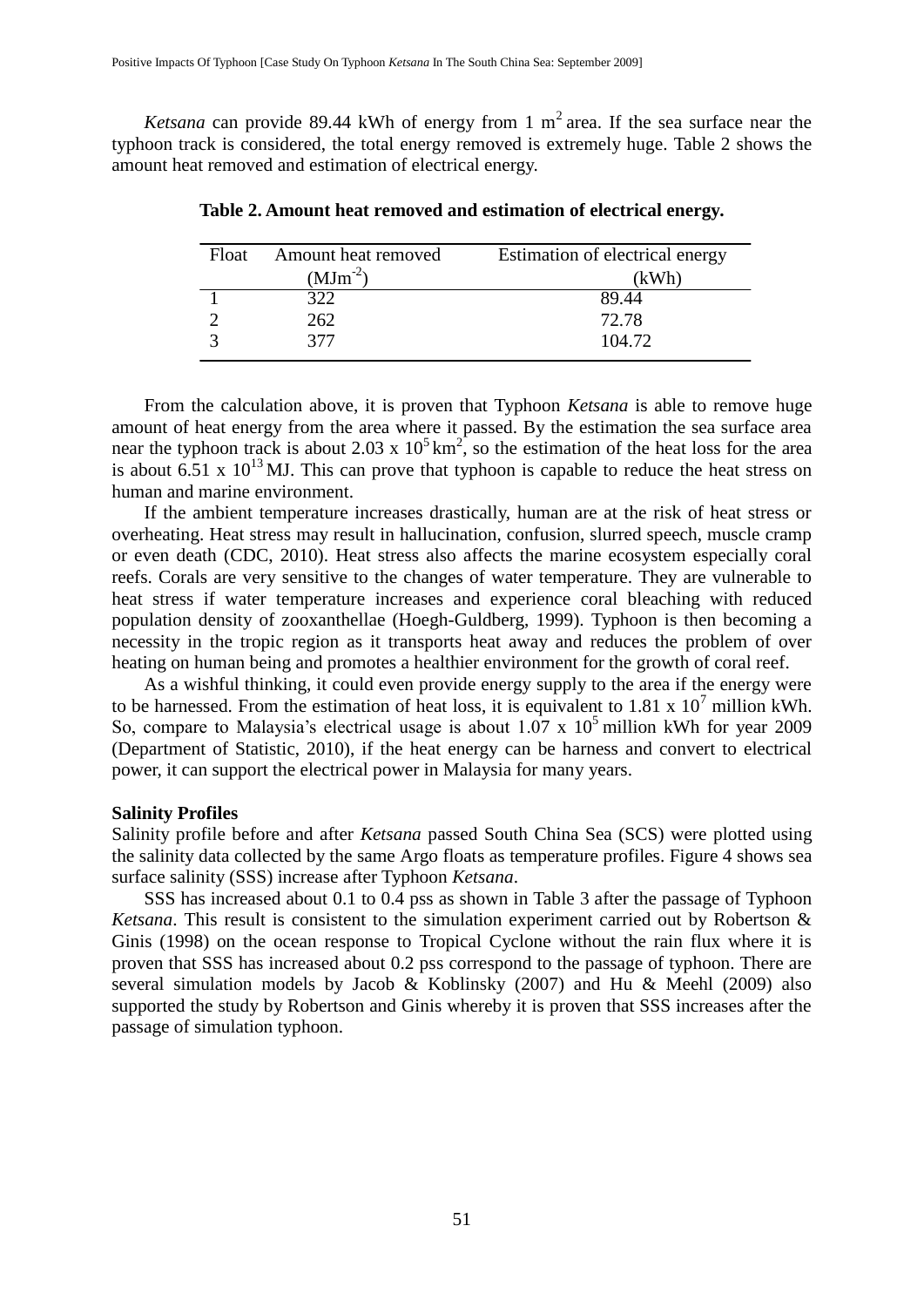

**Figure 4. Salinity profile of Argo float: (a) Float 1, (b) Float 2 and (c) Float 3.**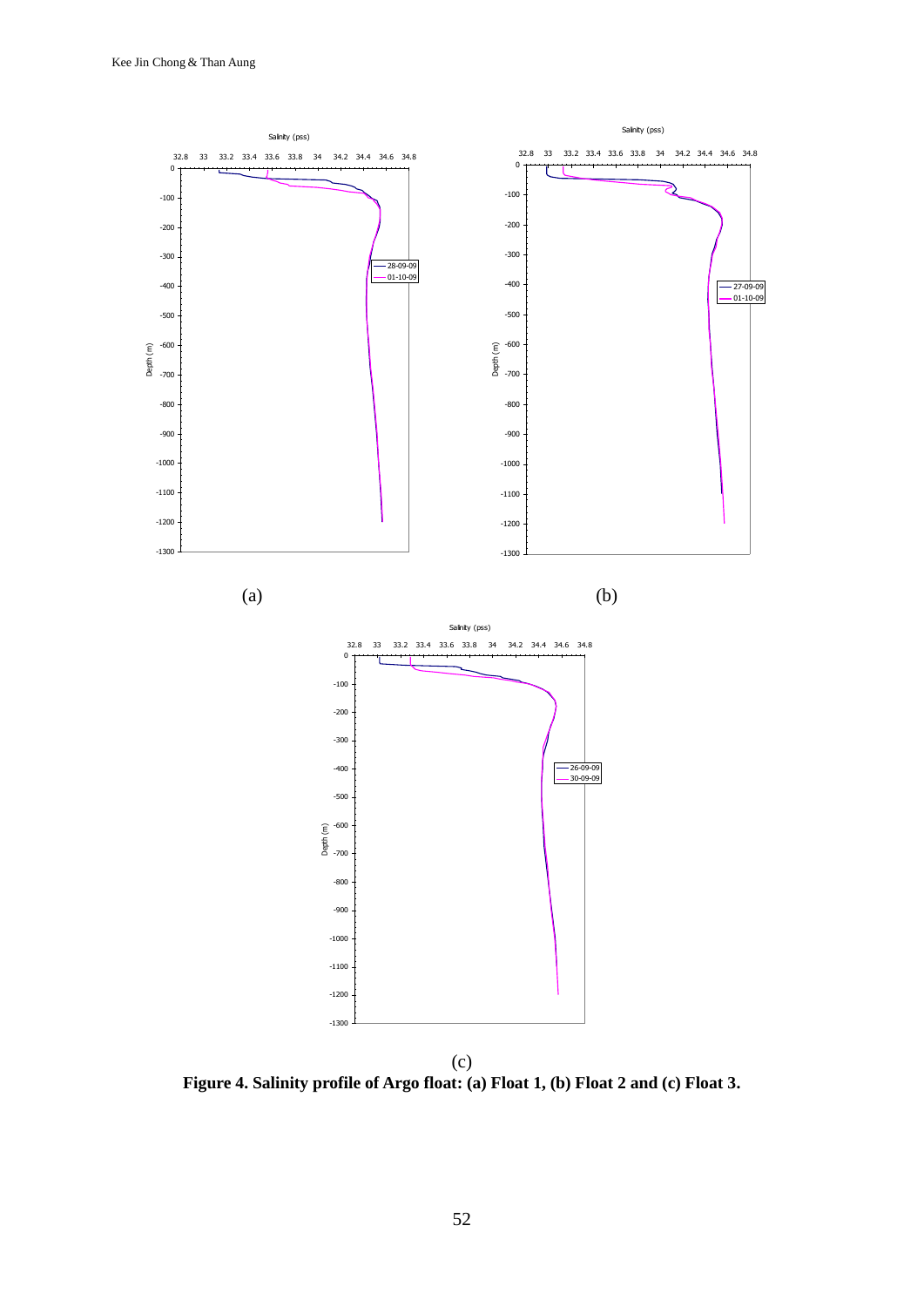| Float         | Date             | SSS (pss) | Changes of SSS (pss) |
|---------------|------------------|-----------|----------------------|
|               | 28-09-2009       | 33.14     | $+0.43$              |
|               | $01 - 10 - 2009$ | 33.57     |                      |
|               | 27-09-2009       | 32.99     | $+0.14$              |
|               | $01 - 10 - 2009$ | 33.13     |                      |
| $\mathcal{R}$ | 26-09-2009       | 33.02     | $+0.27$              |
|               | 30-09-2009       | 33.29     |                      |

**Table 3. The changes of sea surface salinity. ('+' sign represents increase of SSS).**

SSS increase or decrease is due to the phenomena of evaporation and precipitation. During the formation of typhoon, warm surface water being evaporated as warm moist air and rises to atmosphere. It results in the formation of clouds. Only the sea water can be evaporated as water vapor where particles in seawater will remain. These particles are responsible in increasing the salinity as most of the water has been evaporated. Hence, the evaporation of surface water causes the increasing of SSS. However, there is also other reason causing the salinity to be changed, that it is the turbulent mixing induced by typhoon. This causes the saltier water from halocline enter surface layer by mixing each other (Robertson and Ginis, 1998).

The increasing of surface salinity is beneficial to the ocean because it promotes phytoplankton blooms. Phytoplankton in the euphotic zone is the key element in the ocean food chain. It serves as the primary producer in undergoing photosynthesis and also main food source for other marine organisms in higher trophic level. Phytoplankton requires a range of nutrients and adequate sunlight as well as carbon dioxide to carry out photosynthesis, grow and survive. During the process of photosynthesis, phytoplankton consumes carbon dioxide and releases oxygen into the atmosphere. When phytoplankton blooms, the amount of carbon dioxide in the atmosphere can be reduced by the uptake of large number of phytoplankton in the ocean. Consequently, carbon dioxide as one of the greenhouse gases can be controlled and reduced (Lin *et al*., 2003; Babin *et al*., 2004; Zimmerman & Emanuel, 2010).

Phytoplankton bloom is also known as Chlorophyll-a (Chl-a) enhancement. The concentration of Chl-a is typically used in most studies as to indicate the amount of phytoplankton induced by typhoon. In the studies by Lin *et al*. (2003), Walker (2005), Son *et al*. (2007); Wu *et al*. (2007) and Liang *et al*. (2008), the concentration of Chl-a has increased significantly after typhoon passed due to the mixing of nutrients and phytoplankton from the deeper layer to the surface ocean.

#### **Changes of Thermocline and Halocline Depths**

Typhoon *Ketsana* has modified the structure of the ocean, which are the thermocline and halocline depths. Based on Tables 4 and 5, the changes of thermocline and halocline are shown.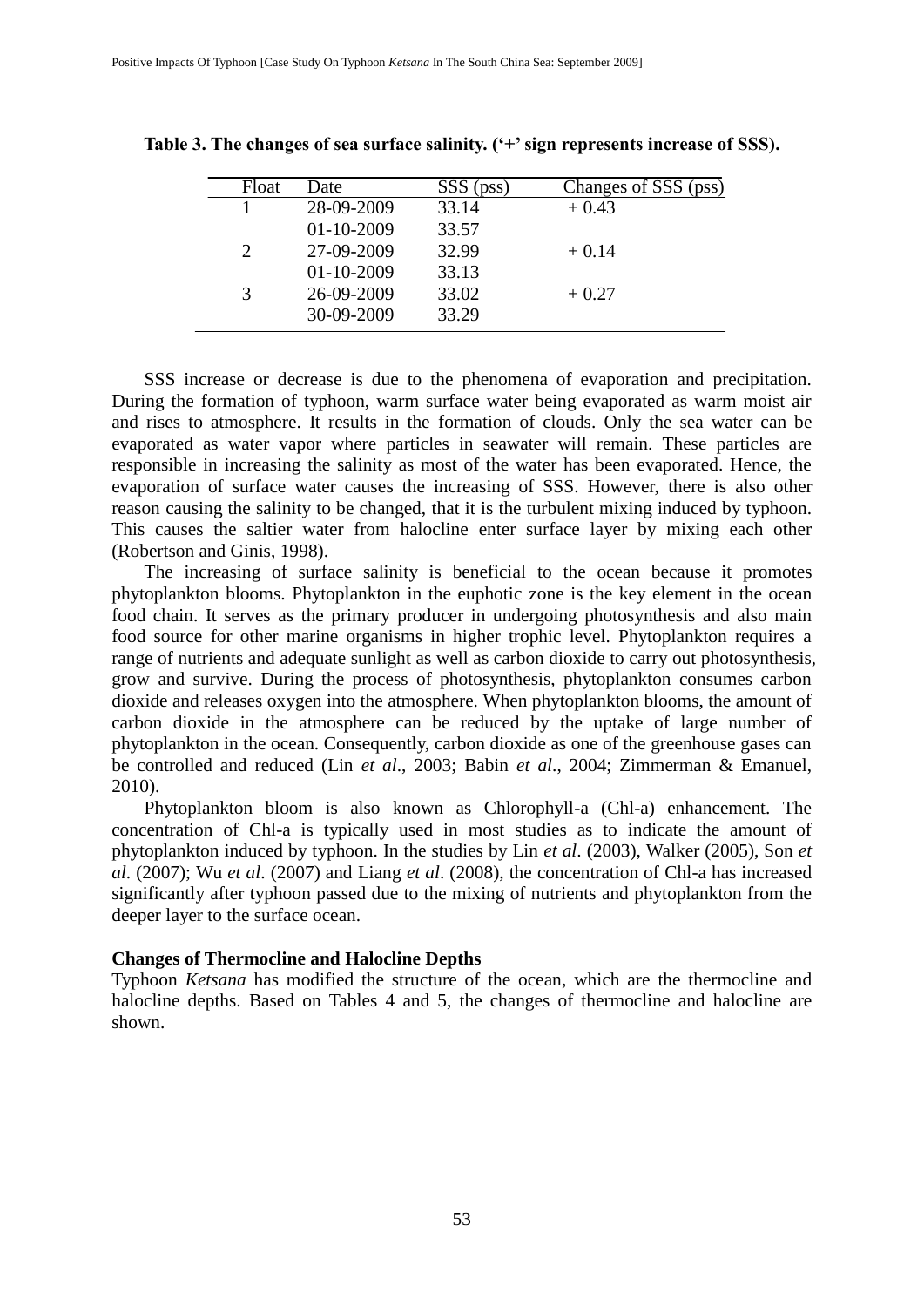|       |   |              | ucci casco.       |                              |  |
|-------|---|--------------|-------------------|------------------------------|--|
| Float |   | Date         | Thermocline depth | Changes of thermocline depth |  |
|       |   |              | (m)               | (m)                          |  |
|       |   | 28-09-2009   | 87.30             | $+7.8$                       |  |
|       |   | $01-10-2009$ | 95.10             |                              |  |
|       | 2 | 27-09-2009   | 101.90            | $-0.2$                       |  |
|       |   | 01-10-2009   | 101.70            |                              |  |
|       | 3 | 26-09-2009   | 96.85             | $+12.6$                      |  |
|       |   | 30-09-2009   | 109.45            |                              |  |
|       |   |              |                   |                              |  |

**Table 4. Changes of thermocline depth ('+' sign represents increase; '-' represents decrease).**

**Table 5. Changes of halocline depth ('+' sign represents increase; '-' represents decrease).**

|       |                  | <u>uvuvuvi</u>  |                            |
|-------|------------------|-----------------|----------------------------|
| Float | Date             | Halocline depth | Changes of halocline depth |
|       |                  | (m)             | (m)                        |
|       | 28-09-2009       | 87.30           | $+12.9$                    |
|       | $01 - 10 - 2009$ | 100.20          |                            |
| 2     | 27-09-2009       | 99.35           | $-2.45$                    |
|       | $01 - 10 - 2009$ | 96.90           |                            |
|       | 26-09-2009       | 94.35           | $+10.25$                   |
|       | 30-09-2009       | 104.60          |                            |
|       |                  |                 |                            |

For Float 1 and Float 3, the thermocline and halocline depths have deepened. However, for Float 2, the thermocline and halocline depths have shallowed. The structure of the ocean – thermocline and halocline depths are able to change and this is due to the changes of the surface layer. When the surface layer has been deepened, it pushes down the underlying thermocline and halocline layers, and vice versa.

The changes of thermocline and halocline depth induced by typhoon affect the behavior of marine organisms that perform vertical migration in the ocean. As thermocline depth changes, marine organism may move to find the optimum temperature and suitable food source to live that they have different requirement for thermal adaptation and food ability (Hamrin, 1986; Neilson & Perry, 1990; Olla & Davis, 1990). When halocline depth changes, salinity that is associated to density and viscosity causes zooplankton to remain suspended in more saline water as they require less energy to move. In the study by Harder (1968) and Lougee *et al.* (2002), marine organisms need to swim harder in less saline water and easy sink out. Slight aggregations of organisms are found in or below the halocline layer.

Based on the analysis carried out in this study, Typhoon *Ketsana* has significantly cooled the sea surface temperature (SST) of about 1 to 3 ˚C. This shows that typhoon has induced the decrease of SST. Typhoon generates high wind stress causing the surface water to be diverged. Thus, the cold water from the thermocline layer mixes with the surface water and reduces SST.

Typhoon has been clarified as natural heat removing mechanism as it transports heat energy away from the tropic regions to sub-tropic regions. The amount of heat loss from the sea surface area (2.03 x  $10^5$  km<sup>2</sup>) near the typhoon track has been estimated about 6.5 x  $10^{13}$ MJ, which equivalent to 1.81 x  $10^7$  million kWh from the electrical point of view. Moreover, by transporting heat energy away, typhoon provides a healthy environment for human as well as marine ecosystem as it reduces the heat stress.

The sea surface salinity (SSS) has significantly increased right after the passages of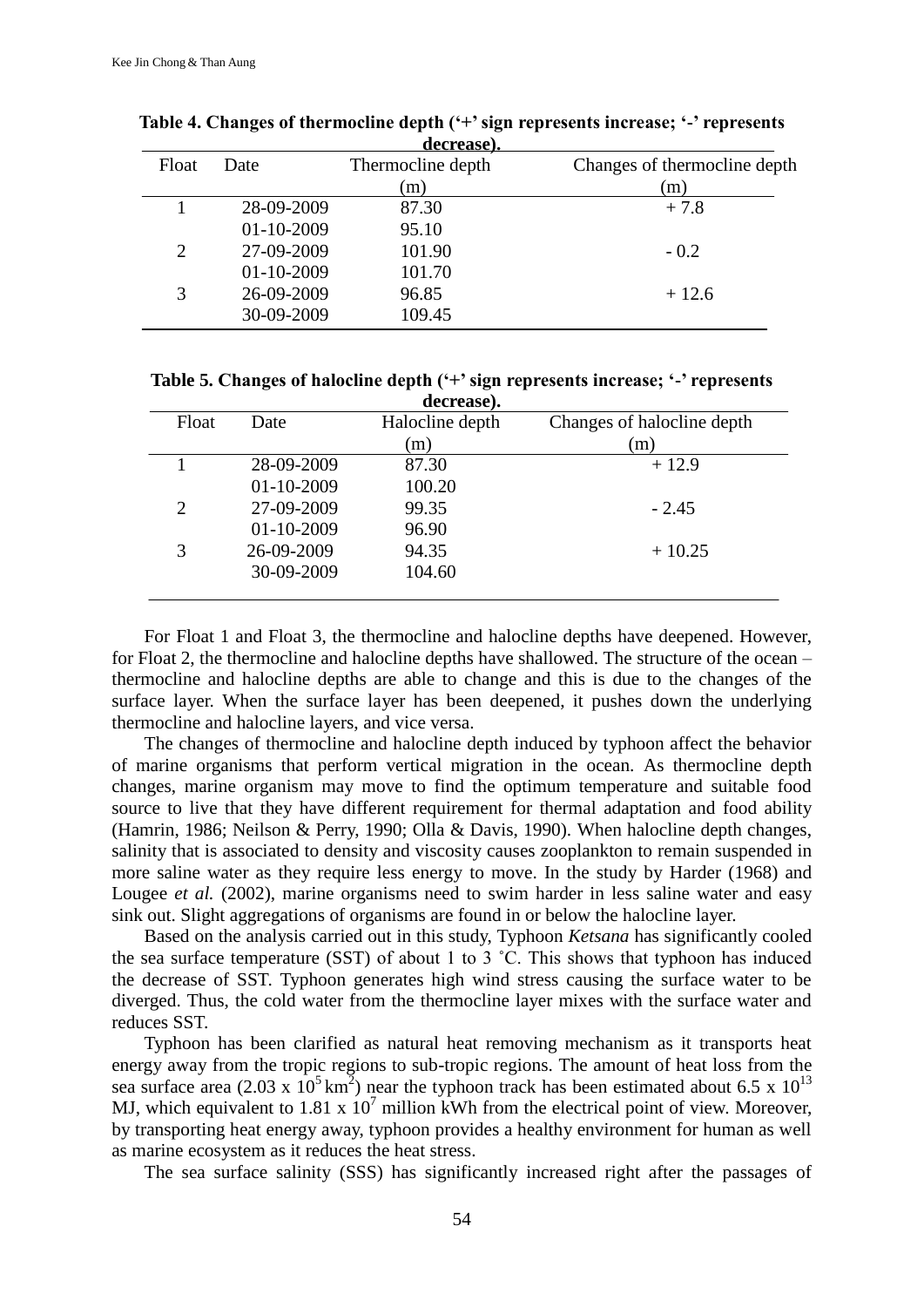Typhoon *Ketsana* of about 0.1 to 0.4 pss. It is to be noted that salinity does not changes as easily and quickly as temperature does in the ocean water. The increase of salinity is associated with the evaporation of surface water induced by typhoon. As a result, it causes more saline water from the halocline layer to be mixed with the surface water. Increase of salinity induces phytoplankton blooms where phytoplanktons are the primary producers in the marine food chain as well as the oxygen producers to the atmosphere.

Furthermore, typhoon has modified the structure of the ocean that includes the changes of thermocline and halocline depths. From the analysis in this study, thermocline and halocline depths have changed after Typhoon *Ketsana* passed South China Sea (SCS) for the areas of ARGO floats considered. The modification of the ocean layers influences the behavior of marine organisms that perform vertical motion in the ocean due to changes of food source and predator stress.

From this case study, human should change their mind-set and have balanced point of view on typhoon as if typhoon only bring tragedies to human kind. In fact, the presence of typhoon should somehow be appreciated as it is responsible to cooling the tropics regions to maintain the moderate temperature for life, creating a healthy marine environment. Without these regular occurrences of typhoons in the tropic regions, our lives together with the marine ecosystem would have been rather miserable with unbearable heat stress. Due to the destructive power of typhoon, it is also quite important to implement the strategies of preparation, adaptation and mitigation for forth coming typhoon in the next seasons.

## **ACKNOWLEDGEMENTS**

The authors would like to thank GODAE (Global Ocean Data Assimilation Experiment) for the ARGO floats data.

## **REFERENCES**

- Argo part of the integrated global observation strategy. 2010.<http://www.argo.ucsd.edu/> Accessed on 29th September 2010.
- Babin, S.M., Carton, J.A., Dickey, T.D. & Wiggert, J.D. 2004. Satellite evidence of hurricane-induced phytoplankton blooms in an oceanic dessert. *Journal of Geophysical Research*: **109**.
- Centers for Disease Control & Prevention (CDC). 2010. NIOSH Workplace Safety and Health Topics.<http://www.cdc.gov/niosh/topics/heatstress/> - Accessed on 5<sup>th</sup> August 2010
- Department of Statistic. 2010. *Monthly Statistical Bulletin Malaysia 2010*. Malaysia: Department of Statistic.
- GODAE: Global Ocean Data Assimilation Experiment. 2010.

<http://www.usgodae.org/index.html> - Accessed on 8th August 2010

- Hamrin, S.F. 1986. Vertical distribution and habitat partitioning between different size classes of vendace, Coregonus albula in thermally stratified lakes. *Canadian Journal of Fisheries and Aquatic Sciences*: **43**: 1617-1625.
- Harder, W. 1968. Reaction of plankton organisms to water stratification. Limnology & Oceanography: 13. 156-168.
- Hoegh-Guldberg, O. 1999. Climate change, coral bleaching & the future of the world's coral reefs. *Marine Freshwater Research*: **50**: 839-866
- Hu, A. & Meehl, G.A. 2009. Effect of the Atlantic hurricanes on the oceanic meridional